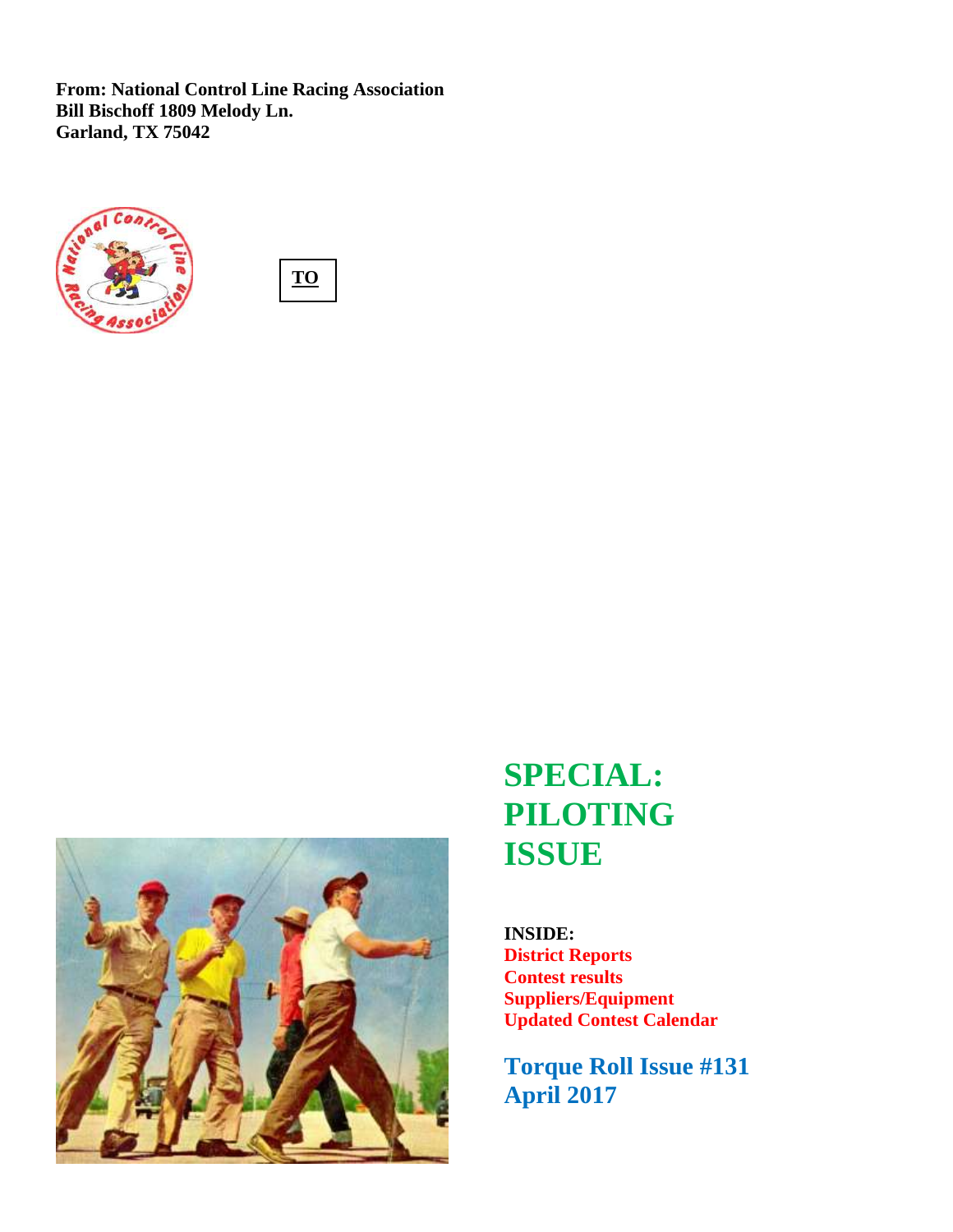## **PRESIDENT- Bill Bischoff**

Welcome to the Piloting issue! Hopefully it's full of all the tips, tricks, and information you need to become a (better) racing pilot. Thank you to all of you who took the time to share their knowledge and expertise. And don't forget, the June issue will be the Pit Man (Pit Person) issue. That's right, we have to give them equal time or else they get cranky. As always, member contributions are appreciated and encouraged, so scribble down your favorite technique or humorous pit man story and send it in.

I've got a mixed bag this month, so let's start with the easy stuff. We are in an election year for district representatives. The ballot will be in the June newsletter. All Rep's except Ron Duly have indicated their willingness to run again. Ron didn't say no, he just hasn't said yes yet. I will also run again, but would gladly step aside if someone else wanted to take the reins for the South Central district. After all, why should I have all the fun? And don't forget, it's ok to challenge the incumbents, but please keep in mind, District Reps are required to submit a report for every issue, even if it's just a few paragraphs. So, if you're still inclined, drop me an email and tell me you would like to run. Again, the ballot will be in the next newsletter.

Do you know anyone who would like to sponsor an NCLRA event at the 2017 NATS? We are seeking sponsors for Quickie Rat, Super Slow Rat, and Clown Race. Sponsorship is \$125 per event, for two sets of first, second, and third place plaques. Alternately, sponsors may supply their own trophies or plaques, but we need awards for both the pilot and the mechanic. Anyone who is interested should contact me by email at billbisch@hotmail.com.

Tony Stillman, AMA Technical Director, is asking the racing community to consider a couple of rules-related topics. First; If there are AMA racing events that aren't even being flown at the NATS, do they still need to be in the rule book? He is suggesting some house cleaning be done to delete "dead' events from the rule book. Those on the other side of the fence ask, what does it hurt to leave them in the rulebook, especially when the event may be the basis for some other local or regional permutation. For example; even if no one is flying AMA slow rat, NCLRA super slow rat refers back to the AMA slow rat rules. In a related topic, Tony wonders why we don't make some of our time proven unofficial events into official rule book events. The main opposition to this seems to be related to the rule change process itself. If somebody finds a loophole in the rules, changing AMA rules takes a two-year cycle to accomplish. Unofficial events can be fixed much sooner.

Part of what we do as an AMA Special Interest Group is solicit and report group opinion to the CL Racing Contest Board. I am asking all racers to weigh in on these topics by sending me an email with their thoughts. We will report to the Contest Board, who will then initiate action on whatever changes are deemed favorable.

#### **SOUTH CENTRAL REPORT Bill Bischoff**

I would like to begin by inviting everyone to our Spring Warm Up contest April 28-30 in Dallas. We will be having F2C, Quickie Rat, Sportsman Goodyear, AMA Goodyear, Super Slow Rat, Fox Goldberg and Mouse I. All contestants will get a T-shirt. Rumor has it we will have a contestant all the way from South Africa! It'll be a good one!

#### **PRESIDENTS' DAY RACE, DALLAS TX, Feb 18**

Once again, all of our fun plans for Sunday got changed by a questionable weather forecast, so we ended up flying on Saturday and just having back to back finals for everybody. Patrick Hempel had the enviable problem of deciding which of two new airplanes to fly. Patrick had recently finished the first Knotty Girl built from my plans, but also had an unflown Fox powered Polecat built by his father Gene at least 20 years ago. As it turned out, the Polecat was quite fast, but the Knotty Girl flew and landed better so Patrick flew it. Mike Greb turned a very fast 8:08, thanks to skipping one of the three required pit stops. Oops! It wasn't hard to tell that none of us had raced since last October. Bill Lee looks like he will continue to be the one to beat. Thanks to team Phil/Dale for flying traffic so everyone could fly 3-up.

#### **SPORTSMAN GOODYEAR 160 laps**

| 1) Bill Lee       | 8:34.01 (8:49.48)    |
|-------------------|----------------------|
| 2) Patrick Hempel | 8:51.20 (11:35.72)   |
| 3) Bill Bischoff  | 9:05.62 (9:40.34)    |
| 4) Dale Gleason   | $9:16.78$ (155 laps) |
| 5) Mike Greb      | 10:35.91(DQ)         |





**Top, Patrick Hempel attaching lines to a couple of Sport Goodyears, note the newly built "Knotty Girl" on the right, built from Bischoff Plans. Bottom, A side view of Full Size Formula 1 racer "Miss Min".**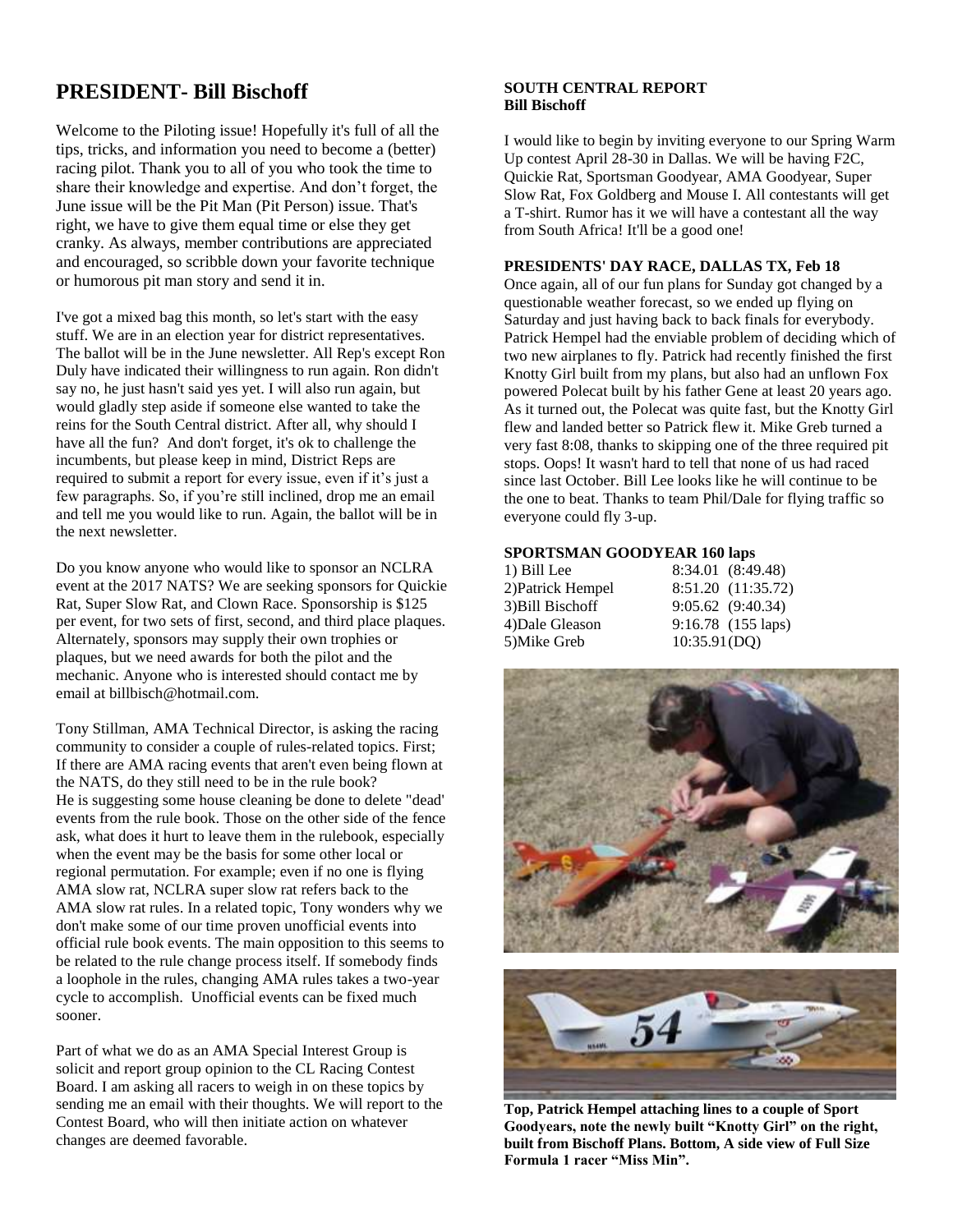## **SOUTHWEST – Ron Duly**

### **Racing results for Feb. 2/12/2017 at Whittier Narrows**

We welcomed the "Ready and Enthusiastic Racing Team" of Jim Holland and Doug Mayer plus Pete Cunha from upper-California for the day's events. Jim flew in from England just to enjoy our beautiful mid-70's California winter weather. Pete also wanted to enjoy actual sunshine as opposed to the wet winter plaguing his hometown. The Callas/Kusik SSR entry seemed to be running very hot and kept quitting on takeoff in practice. Switching from 10-10-10 synthetic fuel to 10-20 castor oil fuel cooled it down for an excellent run. SCAR supplies both blends of fuel for our contests. The Hull/Long B25 powered plane was lapping everyone from the start. An unfortunate pit accident ended their race. Pete Cunha's entry was powered by an OS25FP WITH MUFFLER! Compared to the other engines it was almost like an electric motor. Pit man had to watch for when it quit rather than relying on the sound.

SCAR Goodyear is alive and well in SoCal. SHOCK!!!!! Six teams raced and all posted times. One thing noticed was how loud the OS 15 CVA engines were (especially compared to Pete's muffled engine). The Enya-powered entry suffered from FOD (dirt in the NVA) for an on-and-off run. Restarts were great, though.

#### **Mouse 1**

| Kusik/Johnson | 3:55.12 | 6:27.09 |
|---------------|---------|---------|
| Hull/Callas   | 4:39.36 | 6:55.07 |

#### **Jr. Mouse**

Mayer/Mayer DNF

#### **Super Slow Rat**

Callas/Kusik 7:08.46 Mayer/Holland 7:46.13 Cunha/Kusik 8:34.67 Hull/Long 28 laps

#### **SCAR Goodyear**

| Holland/Mayer | 5:07.79 Outrageous/Moki                |
|---------------|----------------------------------------|
| Kusik/Johnson | 5:33.53 Smith kit?/OS CVA              |
| Hull/Long     | 5:37.19 Shoestring/OS CVA              |
| Mayer/Holland | 6:14.75 Mike Argander/ Russian engine? |
| Duly/Johnson  | 6:19.41 Lil Rebel/EYNA                 |
| Callas/Hull   | 7:03.71 Shoestring/OS CVA              |

#### **Texas Quickie Rat**

| Holland/Mayer  | 8:30.05 |
|----------------|---------|
| Callas/Johnson | DNF     |





**Jed Kusik with the Callas/Kusik SSR entry.** 

#### **RACE PRACTICE FOR NON-RACE PILOTS Bill Bischoff**

If you're not a racing pilot, but think you might like to be, here are some things you can work on every time you fly.

One of the most important skills to develop is the ability to always get your plane back to your pit person, no matter where the engine stops. Understanding some basic concepts will make this easier. Concept #1) Airspeed is what keeps the airplane flying. When the engine stops, drag reduces the airspeed until the airplane will no longer fly. By whipping the airplane, the pilot can maintain enough airspeed to keep the airplane flying. By knowing when to stop whipping, the pilot can make the airplane land where he chooses. This is the goal. Simple enough, right?

Concept #2) There is a right way and a wrong way to whip. Backing away from the airplane is not whipping. That's what you do to regain line tension in an emergency. Proper whipping is pulling or leading the airplane around the circle to maintain forward movement (airspeed). The easy way to illustrate the difference, and in fact to learn the proper technique, is by practicing with an airplane (any airplane) while the engine is running. While flying level, fly a couple of laps with your arm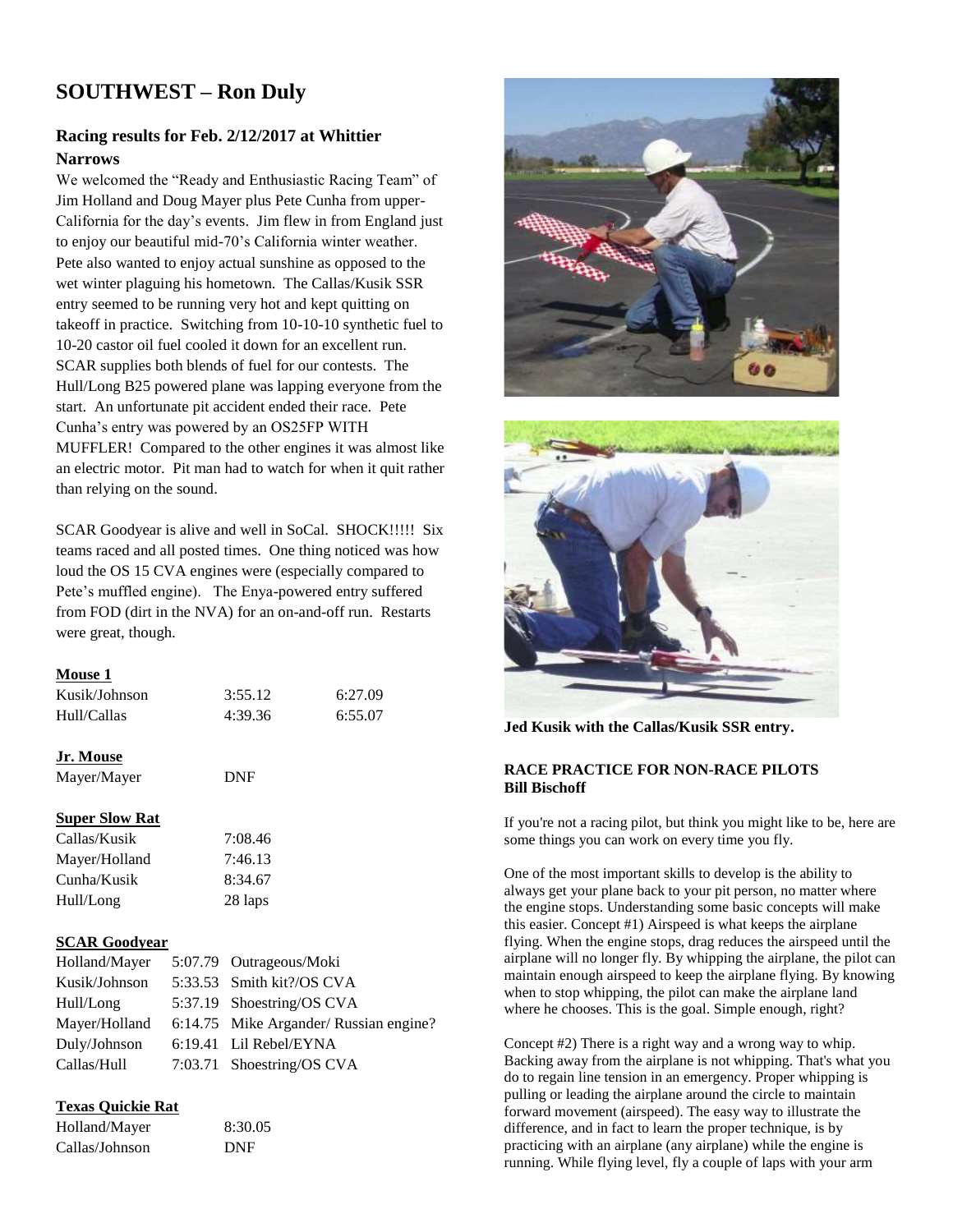extended, then quickly pull the handle towards your chest. Doesn't make the airplane go any faster, does it? Next, with the plane flying level and your arm extended, start pulling the airplane forward like it was a stubborn mule. It may take a bit of fiddling, but you will find a body position where you can do this comfortably. It should be easy to tell when you are actually making the airplane go faster. That's proper whipping. Now, do that when the engine quits. You will discover that you can significantly extend the airplane's glide. The final trick is figuring out where to stop whipping to make the airplane land where you want. Fortunately, every landing with every airplane is an opportunity to practice. Whenever you fly, make the effort to get your airplane back to your starting point. Wheels, no wheels, grass, pavement, every situation will be different, so keep practicing.

As you practice, you can also practice proper handle positioning. Normally during a race, you should be flying with your handle in the center of your chest, just below your collar. Keeping your handle pulled into your chest means you are flying the smallest possible radius, so practice until it is comfortable. Also practice with the handle held straight high above your head. You may need to do this to get your lines over the head of a tall pilot when passing. While you're at it, practice walking as small a circle as possible. During a race, there will be contact between the pilots, so don't worry about walking too small a circle. Just be sure you're not standing in one place and pivoting, because that's not allowed!

## **Get Your Race face On – The Pilot By Bob Heywood**

The race pilot's task is to fly his racer as efficiently as possible in order to make as much speed as can be had from the set-up.

The first thing a race pilot needs to learn is the right way to fly in a race. This is not as simple as it might sound. Because there may be two or more planes in a race, the pilots must walk a circle. Pivoting in the center doesn't work. The vintage Flying Models magazine cover (below) shows some early C/L team racing action. The planes and pilots are all nicely spaced around the circle and no one seems pushed. Well, it rarely goes that way.



Hats are an obvious no-go, but there are a couple of other points to take away from that photo. First, the pilots are walking a much larger circle than they should be. You must learn to get as close to the center as possible. The second, and perhaps less obvious point is the position of each pilot relative to his racer.

How the pilot lines up with the center of the circle and his racer is absolutely critical to having a successful race. As the pilot, you must learn to position yourself on a line drawn from the center of the circle out to your race plane. In the picture, the three pilots in front are pretty close to optimum but the fellow on the other side of the circle looks to be about a quarter lap behind his plane. Again, imagine the line from the center to your plane as 12 o'clock. That pilot is in a position more like 3 o'clock relative to his plane. It becomes a big deal when an overtaking plane is trying to make a pass.

Look at the other photos (below), taken by Pete Soule, of a mid-60s Rat Race in Southern California. Here the action is a lot more intense. The guy wearing the South Bay Piston Poppers shirt is in the classic 3 o'clock position. When this happens it's not good for anyone. As the overtaking pilot begins to move up, he is forced with the not so good option of passing his lines over the other Pilots head before the faster plane actually gets by the slower one. The last thing you want to have happen is to try and walk out to a larger circle to get behind a pilot who is flying this way. You'll run yourself ragged in no time. Practice by yourself at first to learn where to be so it becomes second nature. Have your pit crew coach from outside the circle.



Once you have the basic flying part down it's time to race. Be sure to read all of the official rules covering pilot conduct during a race as I'm only going to hit a couple of high points.

When you take off, don't zoom to altitude. Climb gradually as you move to the pilots circle and work your way into the flying order. You have to rely on your peripheral vision to accomplish this.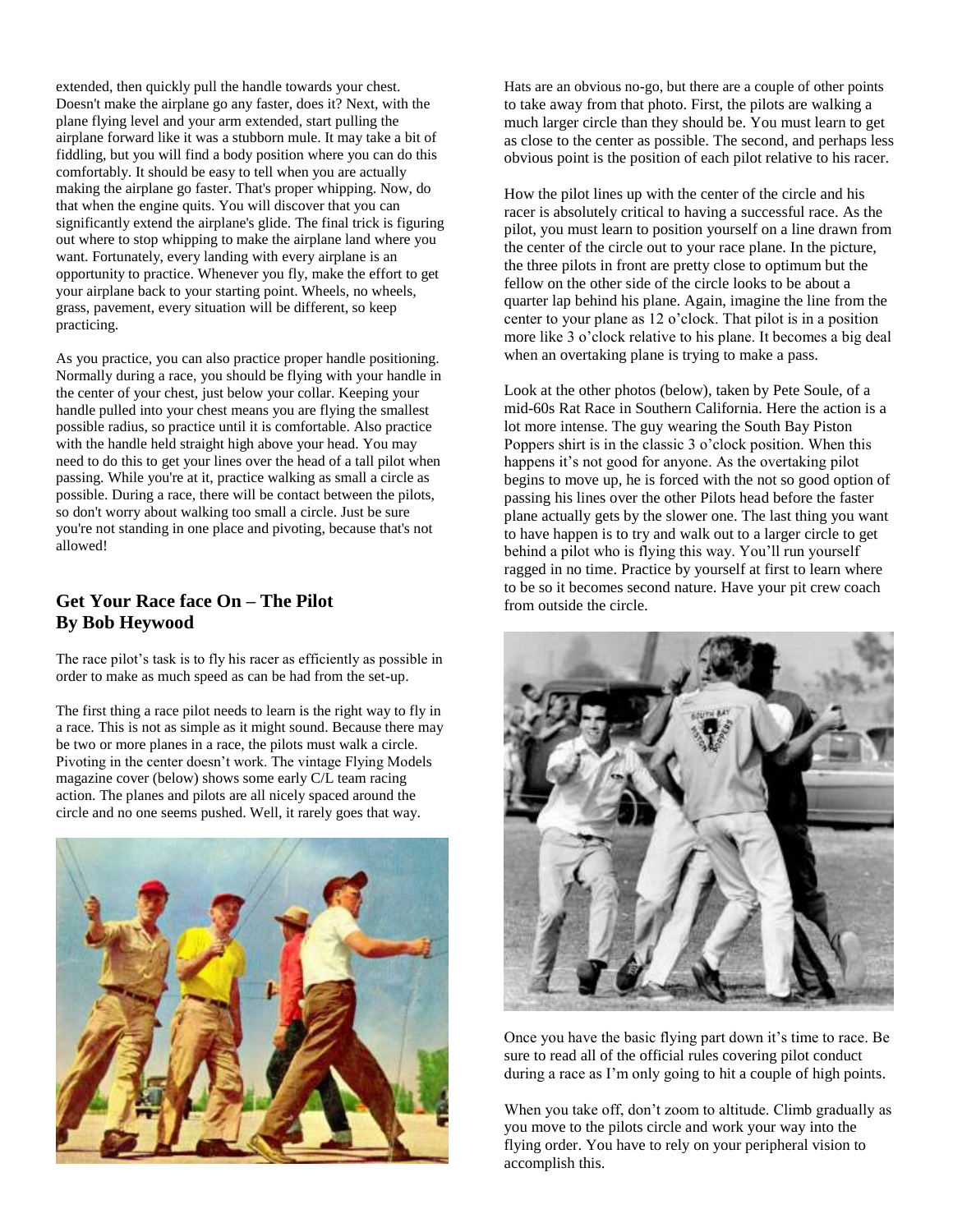

As you begin to overtake a slower plane, raise your arm to get your lines over the other pilots head. Get past the other pilot as quickly as possible and complete the pass with your racer. It's kind of hard to describe, but I sometimes found it necessary to walk the circle and sort of pivot to the left at the same time to make the pass and get back into line. It's something that only experience can teach. Get back down to normal race altitude as quickly as possible. I like to fly as low as allowed for in the rules. It's the fastest way around the race course.

If you're the one being passed just fly your race. Never duck. It's the passing pilot's responsibility to make the pass.

No two races are ever the same and every pilot you will fly against has their own style. It's important to have eyes in the back of your head and be aware of everything that is happening in the center. Typical lap times are 3 seconds or less so things can happen quickly. You have to be able to run your own race while at the same time be ready to deal with rapidly changing situations.

When everything goes right, it's a real thrill!

*"Fly low…Fly fast…"*

## **F2C Tips By Steve Wilk**

I've been making and selling Carbon Fiber propellers for over 20 years now. I fly a variety of CL events including Speed, Combat and Racing. I also work with Stunt fliers, Free flight and RC Pylon. A question I get all the time is: what is the best prop for (name your event)? I reply with the following:

There is no magic prop or a formula for picking the best prop or one thing that makes for a fast rig, we found that it is a combination of things. It is not an easy process. The following is referring to F2C Team Race I sent to a fellow flier. To follow are many things that will help you no matter what racing events you fly.

Plane and engine. Not all planes and engines are created equally. When we first started out flying F2C , we bought whatever we could get. For engines, we bought Profi's, Learner's and SV's, some new and some used, we were just looking for deals. For planes, we bought new Cobras and a variety of used planes. We were able make the USA team with a Cobra and a Profi with [a 3:30](x-apple-data-detectors://1/) in 2008. But to be competitive, we needed something better, so we bought the best equipment we could get, which at the time was Yugov engines and a Kramaranko planes, these were what the top teams were using. We were still slow but now we had equipment with promise.

We learned many things along the way: engine up-keep is important, good bearings,

keeping the piston and liner clean from carbon – all of these things can rob speed. Also, the plane's cooling is a big part of the engine performance. If restricted and you will have proper cooling, the engine will heat up and it will go over and slow down. If you have too much cooling, it will never get up to operating temp and you will be soft, but this can be fixed by taping up part of the air intake and air outlet. Then again, some planes are just not fast, they're too heavy, the thrust is not in-line with the wing, engine thrust or line rake are not correct. We always buy new now, as we've learned that if someone is selling their spare gear, there is a reason.

Our next step in finding speed was the pilot. Dave needed to get in shape, he had to learn proper body position/posture and handle position while flying. He watched lots of races on You Tube to see how the good pilots flew and what to avoid. He needed to lean to tuck with the other pilot, stand up straight and keep his handle in front of him, never off to the side. A pilot who is out of shape and out of position will slow the plane down. We proved it to one of the American teams when Dave took their handle and flew their plane, he picked up .5/sec for ten laps with the same setting. The pilot needs to fly or even push the plane but not let the plane fly the pilot.

The right fuel mix makes a difference, including the type of oil, lead or lead substitute % of Dii – each element makes a difference. Buy the purest ingredients you can get and mix (1) Liter at a time. You will get the most accurate mix and if you screw up it is only a liter of fuel. We were able to pick up speed by using different oil, at the same time keeping an eye on carbon build-up on the piston.

Every engine/plane combo will use a different propeller. Finding the right prop is a trial and error process, but it can be hard to compare with the variety of different blade shapes, thickness and designs. What we found is that Super Cool offers several F2C props, great props, all with the same blade shape. This makes for easier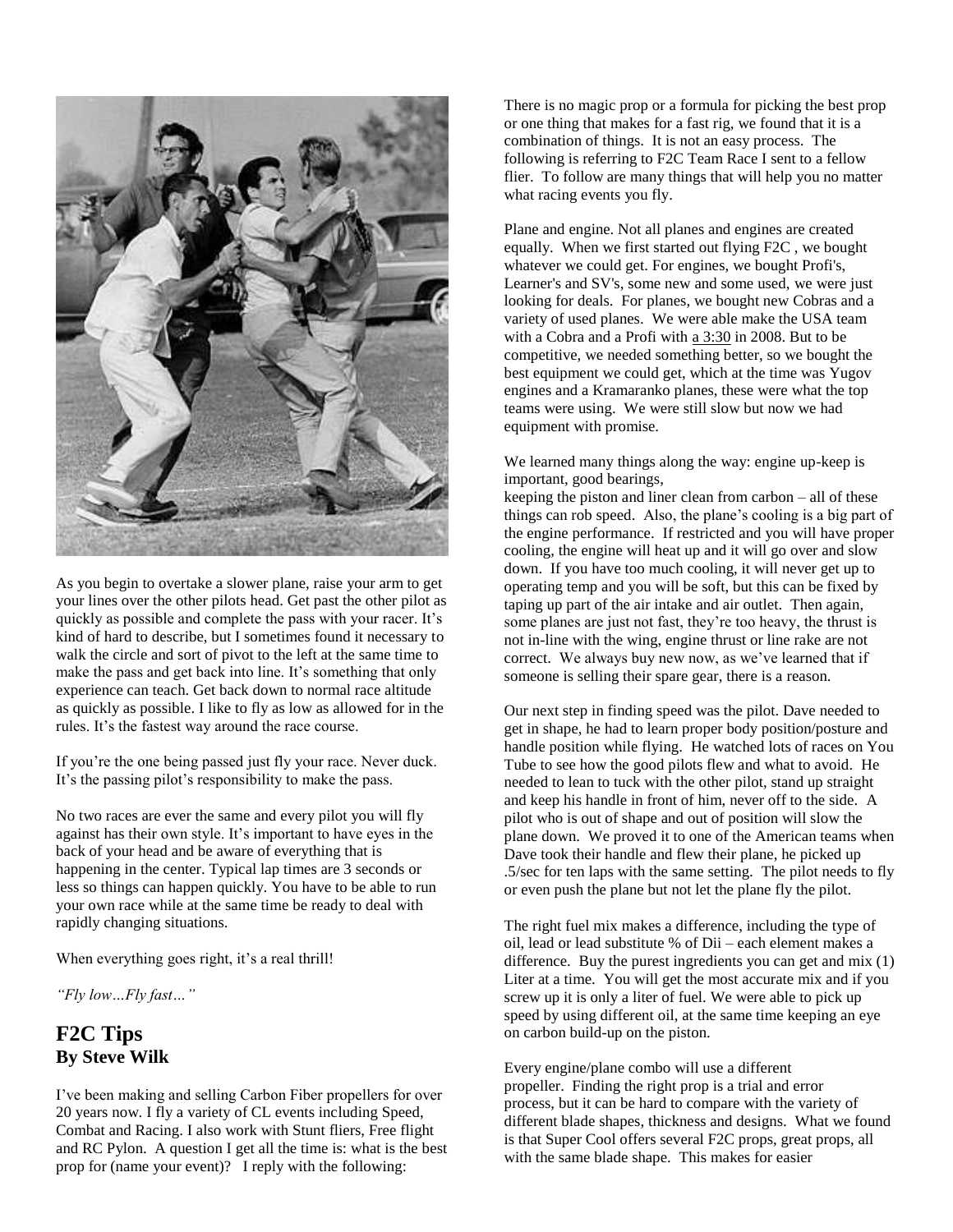comparisons. We bought 6 of each, then took 3 of each pitch and cut them to 5.9", 6.0", and 6.1". That gave us a combination of 18 different props to test. We started out with 6" diameter to find which pitch was the fastest. Once we found the fastest pitch, then we experimented with length. We discovered that you might increase speed with a shorter diameter but you will also lose laps. Next - how does the engine sound? Does it sound happy or is it straining? This will take a keen ear and a mentor to help you. We owe a lot to Dick Lambert and Tom Fluker who worked both with Dave and me. We listened, and applied what they told us. Dick's favorite saying is "Don't tell me, Show me!" You will hear a lot of theories on how to go fast, but they are just theories. You need to be organized and methodical in your testing to maximize your performance. Most importantly, you need to know the difference between a test setting where you are maximizing speed and a racing setting – which is a little softer, so when you are flying 3-up with traffic that will slow you down and heat up the engine, you are able to maximize speed.

However, the fastest plane does not always win the race. Now you need to put it all together and not just flying for a 10/lap time, but for a 100 laps race with a start and 2 pits. Every engine starts differently, so working with one engine style makes life a lot easier. You need fast starts and 1-flip pits. If it takes more than 1-2 flips, you will turn a slow time even if you have a fast plane. I've watched many races where a slow plane won while the fast plane was on the ground with the mechanic flogging away on the prop. Our best decision was to sell everything we had, and then buy all new equipment - just type one of engine: Yugov and one style of plane: Kram. This made my life much simpler and we were able to progress much faster. Most importantly, this is a Team event, hence the name "Team Race". Dave and I flew combat for years before we started flying F2C and the team work we developed flying combat really helped us in TR. Dave has great circle awareness, he knows where the other 2 pilots are from years of flying combat. It helps his passing, landing and pitting in a race. As a team, we know what the other is thinking and I instinctively know what changes to make without any verbal communication.

I know this may not be the answer you were looking for, but the processes we used really helped to maximize our performance. F2C is a challenging event to fly. To be successful requires a lot time, testing, time and \$\$.

Steve

### **CONTEST CALENDAR**

#### **NOTE! Confirm all contest details with Contest Director!**

#### **NCLRA cannot be held responsible for errors or**

**omissions!** This calendar is compiled from data collected at the NCLRA website nclra.org. and other published sources. Members can log in to NCLRA.org and submit contest details.

### **NORTHEAST DISTRICT**

2017 RACING SCHEDULE South Jersey Aero Modelers Contest Site: Mountain View Park, Middlesex, NJ Come out and enjoy Control Line Racing. Inquiries…call Phil Valente-610-692-6469

#### **23-Apr**

**1 OZ GOODYEAR, FOXBERG, CLOWN RACING-SPORTSMAN, CLOWN SPEED, FOX 35 SPEED, PERKY SPEED PHIL VALENTE AMA#16155 1523 ULSTER WAY "WEST CHESTER, PA 19380" (610) 692-6469**

#### **5-Nov**

**1 OZ GOODYEAR, FOXBERG, CLOWN RACING-SPORTSMAN, CLOWN SPEED, FOX 35 SPEED, PERKY SPEED PHIL VALENTE AMA#16155 1523 ULSTER WAY "WEST CHESTER, PA 19380" (610) 692-6469**

#### **19-Nov**

**1 OZ GOODYEAR, FOXBERG, CLOWN RACING-SPORTSMAN, CLOWN SPEED, FOX 35 SPEED, PERKY SPEED PHIL VALENTE AMA#16155 1523 ULSTER WAY "WEST CHESTER, PA 19380" (610) 692-6469**

## **NORTH CENTRAL DISTRICT**

None

## **NORTHWEST DISTRICT**

**May 26-27-28 46th Northwest Control-Line Regionals, Roseburg Regional Airport, Roseburg, Ore. Racing is on Sunday. Events are: "Geezer Clown" Race, NW Clown race, NW Sport Race, NW Super Sport Race. Sponsored by the** [Northwest Regionals Management Association](http://flyinglines.org/nwrma.html) **in conjunction with other Northwest clubs and individuals.**  [Download a flyer](http://flyinglines.org/17.reg.flyer.pdf) **with all the details or** [email for information.](mailto:johnt4051@aol.com) **Download a discount** [advance entry form](http://flyinglines.org/reg.17.advance.entry.pdf)**.**

### **MIDWEST DISTRICT**

**July 16-22 91st Annual National Aeromodeling Championships AMA Contest site, Muncie In. Control Line Racing July 17-20 Monday- AMA Scale Race, DMAA Sportsman Goodyear Tuesday- 1/2A Mouse 1, NCLRA Quickie Rat Wednesday- AMA Slow Rat, NCLRA Super Slow Rat Thursday- F2C Team Race, NCLRA Clown Race SOUTHEAST DISTRICT** None

### **SOUTH CENTRAL DISTRICT**

April 28-30 DMAA Spring Warmup \*Friday: F2C \*Saturday: Quickie Rat, Super Slow Rat, Sportsman Goodyear \*Sunday: AMA Goodyear, Mouse I, Fox Goldberg

June 10 Quickie Rat, Super Slow Rat, Sport Goodyear, Fox Goldberg, Mouse I.

Sept 2 same events as June 10

Sep 29- Oct 1 DMAA Fall Finale same events as April 28-30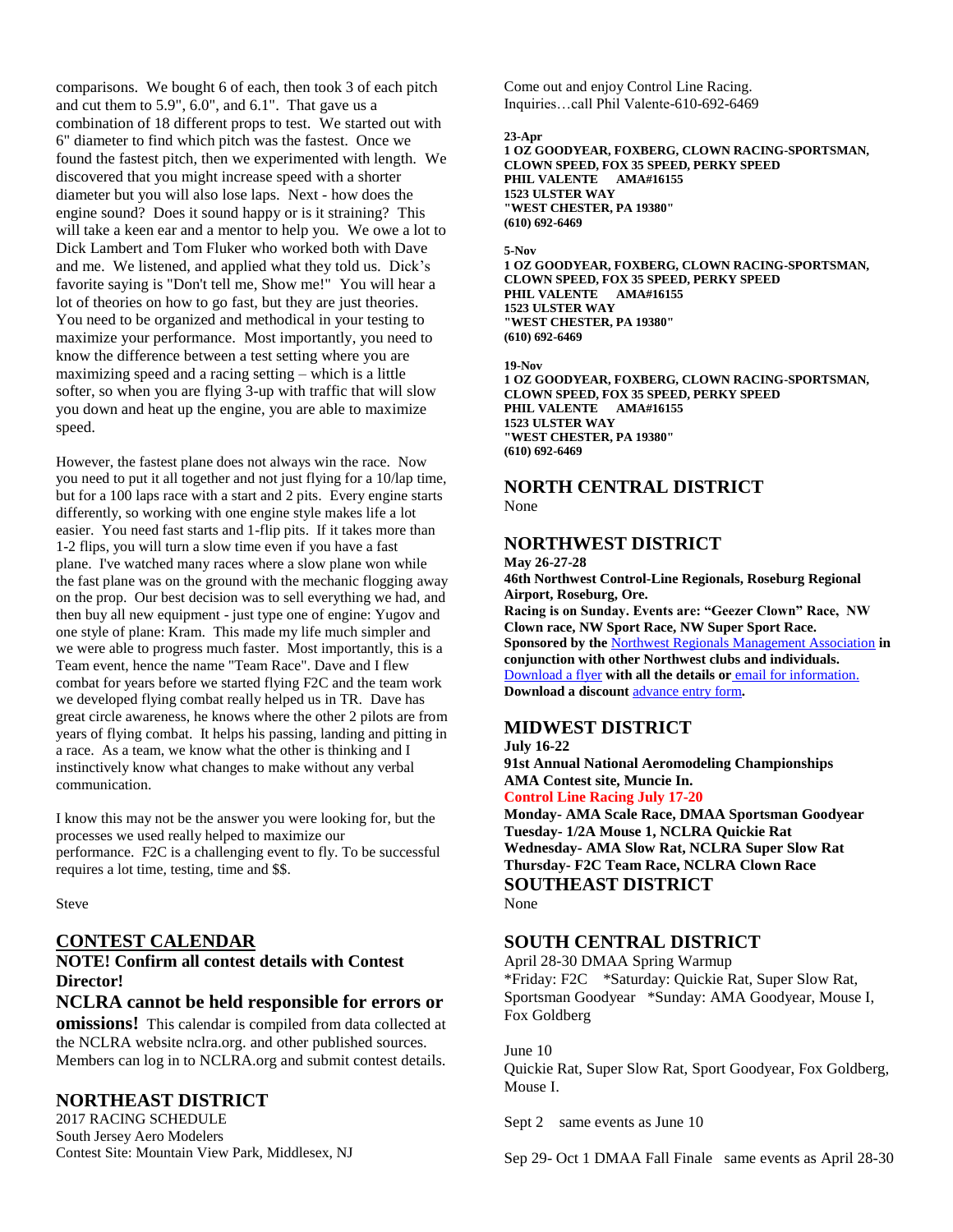### **SOUTHWEST DISTRICT**

#### **2017 Whittier Narrows Speed, Combat, & Racing Contest Calendar**

Whittier Narrows Park, S. El Monte, Ca., **34.042737, - 118.070392**

**PRELIMINARY-rev A**

#### **June 3-4**

#### **Bill & Bev Wisniewski Memorial Speed and Racing**

All speed events including electric,  $301-310 \& 334,335 + \text{perky}$ & NASS Sport Jet & C Speed. Racing Sunday only: SCAR Goodyear, NCLRA Clown, Super

Slow Rat/Fox Race and Quickie Rat

#### **CD & Speed ED: Joe Brownlee h: 714-895-1857 c: 714-393-1940**

Racing ED:

#### **Sept 9-10**

#### **Wayne Trivin Memorial Speed and Racing**

All speed events including electric,  $301-310 \& 334,335 + \text{perky}$ & NASS Sport Jet & C Speed.

Racing Sunday only: SCAR Goodyear, NCLRA Clown, Super Slow Rat/Fox Race and Quickie Rat

#### **CD & Racing ED: Ron Duly h: 818-843-1748** Speed ED**:**

#### **Oct 21-22**

#### **Virgil Wilbur Memorial Speed, Combat, and Racing,** sanction #17-284

All speed events including electric,  $301-310 \& 334,335 + \text{perky}$ & NASS Sport Jet & C Speed.

Combat: 75mph slow, F2D fast

Racing Sunday only: SCAR Goodyear, NCLRA Clown, Super Slow Rat/Fox Race and Quickie Rat

#### **CD & Speed ED: Howard Doering h.714-638-4937 c.714-394-5304**

Racing ED: Combat ED:

### **Dec 2-3**

#### **TOYS FOR TOTS Speed, Combat and Racing**

All speed events including electric,  $301-310 \& 334,335 + \text{perky}$ & NASS Sport Jet & C Speed, Torquette Speed, Hollow Log Speed.

Combat: 75mph slow, F2D fast

Racing Sunday only: SCAR Goodyear, NCLRA Clown & Super Slow Rat/Fox Race and Quickie Rat, Musciano Log Racing Entry fee: 1 new unwrapped toy, approx value \$10-\$20. **CD & Racing ED: Charlie Johnson**  Speed ED: Combat ED:

#### NOTES:

#### 1. **Contact CD or ED to confirm contest dates before traveling long distances.**

- 2. All Racing events Sunday only
- 3. Same four Racing events each contest
- 4. Clown will be flown on 60\u2019 lines per NCLRA NATS rules
- 5. Other Racing events may be flown if two entrants show up ready to race
- 6. Combat and/or Navy Carrier events may be added to some contests.

#### **NATIONAL RECORDS**  $\overline{\text{SLOW}}$  **PAT** (.25 engine)

| $SLUW NAL (22)$ engine                                      |         |
|-------------------------------------------------------------|---------|
| Op $(70 \text{ laps})$ 3:01.52 Jim Gall/Les Akre            | 7/04/11 |
| $(140 \text{ laps})$ 6:17.59 Russ Green/ Bill Lee $7/07/09$ |         |
| (no Jr or Sr record)                                        |         |

| ½ A MOUSE 1                                           |         |
|-------------------------------------------------------|---------|
| Jr $(50 \text{ Laps})$ 2:37.57<br><b>Scott Matson</b> | 7/15/99 |
| (100 Laps) 5:17.68 Scott Matson                       | 7/17/99 |
| Sr (50 Laps) 2:44.68<br>Dave Rolley Jr                | 7/15/99 |
| (100 Laps) 5:20.11<br>D.J. Parr                       | 7/16/98 |
| Op (50 Laps) 2:12.3<br>Jim Holland                    | 7/16/04 |
| $(100$ Laps) $4:22$                                   |         |
| Ryan & Gibeault                                       | 7/15/99 |
| ½ A MOUSE 2                                           |         |
| Op (70 Laps) 3:01.24 MacCarthy/Kerr                   | 7/11/03 |
| (140 Laps) 6:18.13 Whitney/Hallas                     | 7/10/09 |
| SCALE RACING                                          |         |
| Jr (70 Laps)<br>2:50.65 Bob Fogg III                  | 7/16/91 |
| $(140$ Laps)<br>6:08.55 Bob Fogg III                  | 6/23/92 |
| $Sr$ (70 Laps)<br>3:15.12 Doug Short                  | 7/11/00 |
| 5:40.05 Bob Fogg III<br>$(140 \text{ Laps})$          | 7/11/95 |
| Op (70 Laps)                                          | 7/15/97 |
| 2:39.38 Willoughby/Oge                                |         |
| 5:33.04 Bob Fogg Sr<br>$(140 \text{ Laps})$           | 7/16/91 |
| <b>F2C TEAM RACING</b>                                |         |
| Op (100 Laps) 3:42 Fisher/Wilk                        | 7/13/15 |
| (200 Laps) 6:43.32 Fisher/Wilk                        | 7/16/12 |
| F2CN (NCLRA RULES)                                    |         |
| 100 Laps 4:14.84 Bill Lee/ Russ Green                 | 7/07/11 |
| 200 Laps 8:37:10 Wallick/Brozo                        | 7/15/13 |
|                                                       |         |
| NCLRA 'B" TEAM RACING                                 |         |
| <b>Burke/Duly</b><br>Op (35 Laps) 1:24.34             | 7/12/05 |
| (70 Laps) 3:05.73<br>Green/Lee                        | 7/10/09 |
| (35+70 Laps) 4:33.91 Green/Lee                        | 7/10/09 |
| (140 Laps) 6:08.80<br>Green/Lee                       | 7/10/09 |
| RAT RACING (.15 RULE)                                 |         |
| Op $(70 \text{ Laps})$ 2:44.6 Jim Holland             | 7/15/04 |
| (140 Laps) 5:33.1 Jim Holland                         | 7/15/04 |
| Jr-Sr No record established                           |         |
|                                                       |         |
| <b>NCLRA FOX RACE</b>                                 |         |
| Jr (100 Laps) 5:57.11 Scott Matson                    | 7/11/99 |
| Sr (100 Laps) 5:28.09 Scott Matson                    | 7/16/02 |
| Op (100 Laps) 5:32.55 Tim Stone/Bob Oge 7/10/05       |         |
| NCLRA CLOWN RACE                                      |         |
| Op $(7\frac{1}{2})$ Min.) 150 Laps Bischoff/Lee       | 7/15/15 |
| Op (15 Min.) 284 Laps Bischoff/Lee                    | 7/15/15 |
|                                                       |         |
| <b>TEVAS OUICIZIE DAT</b>                             |         |

#### NCLRA TEXAS QUICKIE RAT

Op (70 Laps) 2:58:72 Bill Lee/Bill Bischoff 7/18/13 (140 Laps) 6:07.01 John McCollum/Bill Lee 7/14/05

#### NCLRA SUPER SLOW RAT

(100 Laps) 5:14.30 Bill Lee/Russ Green 7/05/09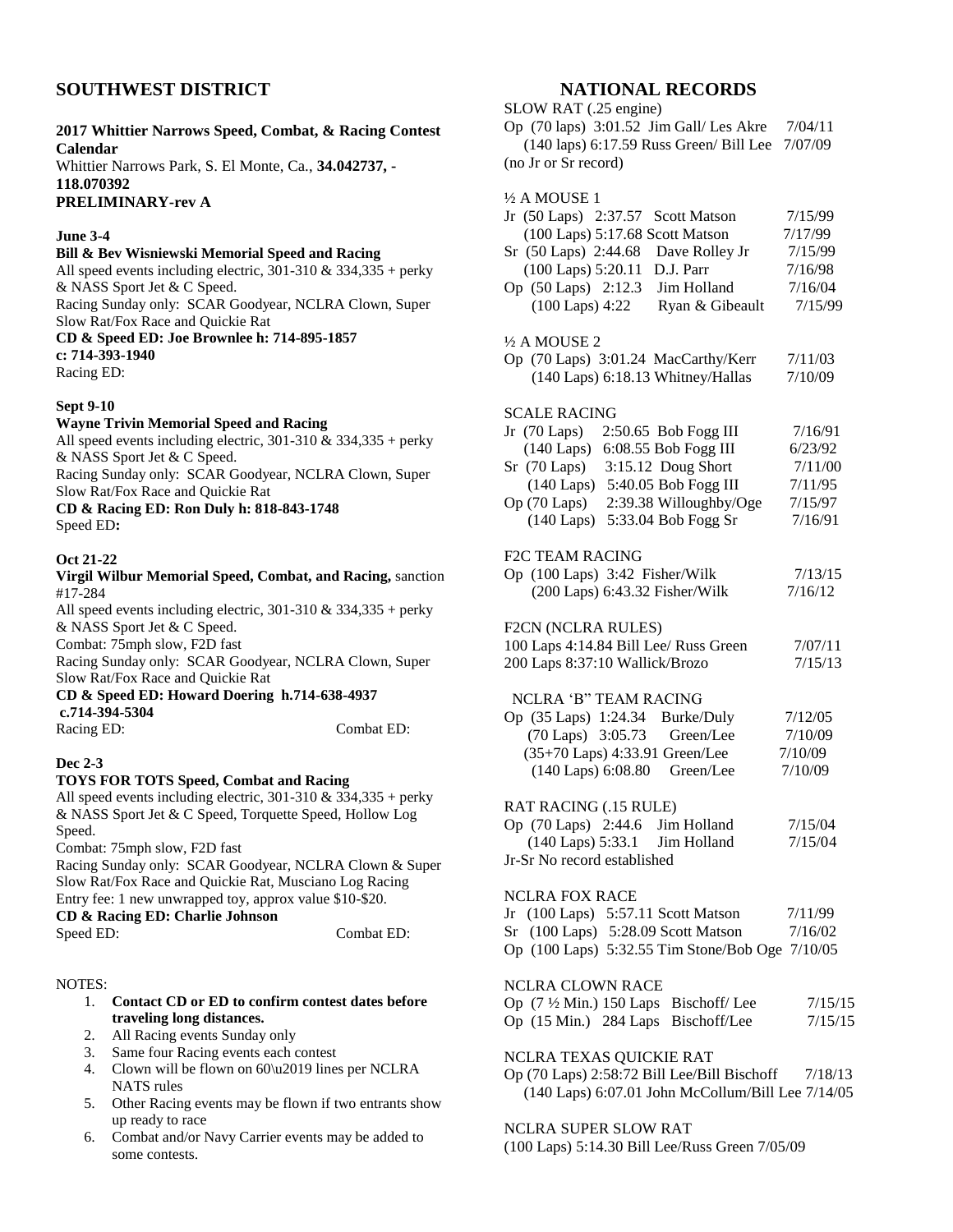## **SUPPLIERS**

#### **BRODAK MANUFACTURING**

Everything c/l! 100 Park Ave, Carmichaels PA,15320 724-966-2726 email [flyin@brodak.com](mailto:flyin@brodak.com)

#### **CS ENGINES AMERICA**

113 North Chase Ave., Bartlett, IL 60103 G/Z .049/.061 Engines; sales, service & parts. (Bill Hughes) e-mail williamhughes4@comcast.net 630-736-6036

#### **DARP**

969 Cedar Street Allouez, MI 49805 DARP Speed Pans for classes including A, B, D, and 21 Sport. (Barry Tippett) e-mail: [Barry@Petrockfarm.com](mailto:Barry@Petrockfarm.com) 906-337-4533 [www.Petrockfarm.com](http://www.petrockfarm.com/)

#### **JIM DUNKIN**

Engine reference books 816-229-9671 [dunkin@discovernet.com](mailto:dunkin@discovernet.com)

#### **ELIMINATOR PROPS**

Steve Wilk 3257 Welcome Ave. N. Crystal, MN 55422 763-531-0604 e-mail swilk@cpinternet.com Online store<http://eliminatorprops.com/store/>

#### **STEVE EICHENBERGER**

Custom Fiberglas Performance Props: Moulded tops. Steve Eichenberger 480-730-0016

#### **GOODYEAR PLANS- DOUG MEYER**

Douglas Mayer 5010 W. 123rd Place Hawthorne, CA 90250 310-676-4240 Home 310-463-0525 cell [mayer@kmd-arch.com](mailto:mayer@kmd-arch.com)

#### **JUST ENGINES LTD**

Newby Cross Farm,Newby Cross Carlisle, CUMBRIA CA5 6JP England Popular engines plus spares and Pipes.Irvine, Moki, Mvvs [\(http://www.justengines.unseen.org\)](http://www.justengines.unseen.org/)

#### **JON FLETCHER**

Custom replacement engine parts, needle valves. 33 Lagari Close, Wingham, NSW 2429 Australia Tel. 61 2 6553 4548

#### **LEE MACHINE SHOP**

827 SE 43rd Street Topeka, Kansas 66609 785-266-7714 - [Sales@LeeMachineShop.com](mailto:Sales@LeeMachineShop.com) [www.LeeMachineShop.com](http://www.leemachineshop.com/)

#### **RITCH'S BREW**

Fuel ready mixed top quality finest ingredients. 4104 Lark Lane, Houston, TX 77025 713-661-5458

#### **MBS MODEL SUPPLY**

Solid Wire Sets and other C/L needs Contact Melvin Schuette, PO Box 282 Auburn KS 66402 1-785-256-2583. mbsmodelsupply.com

#### **ZZ Props**

Full line of quality Glass & Carbon Fiber props for Control Line Speed & Racing. Contact Mike Hazel at: 503-859-2905 Day Phone or 503-871- 1057 24 Hour Phone. Email: zzclspeed@aol.com

#### **NELSON COMPETITION ENGINES**

121 Pebble Creek Lane, Zelienople, PA 16063 Manufacturer of NELSON Racing Engines and parts, FAI Pans for F2A & FIC Custom Button Heads, Nelson Glow Plugs, many other specialty engine items. (Henry Nelson) Phone: (724) 538- 5282 e-mail: nelcomp@fyi.net

#### **MARC WARWASHANA**

Rubber fastfills, vintage Dons' racing wheels. 11577 North Shore Dr. Whitmore Lake, MI 48189-9124 Phone: 734-449-7355 E-Mail: whellieman@gmail.com

#### **OLD MAGAZINE PLANS & MORE ON CD**

Tom Wilk, 301 W. Redwing St.,Duluth, MN 55803 Phone: 218-724-0928(hm) E-Mail: tawilk36@cpinternet.com

#### **ZALP ENGINES**

Zalp F2C&F2D engines- Bob Whitney 456 Garvey rd sw, Palm Bay FL 32908 [f2cracer@aol.com](mailto:f2cracer@aol.com)

#### **BISCHOFF'S SPORTSMAN GOODYEAR RACING PARTS**

| <b>ASP/Magnum 15 VENTURI</b>                 | \$10.00 |
|----------------------------------------------|---------|
| 1/4" ID, 4mm spraybar, fits 10mm hole        |         |
| <b>RSM Supertigre style needle assembly</b>  | \$10.00 |
| aluminum landing gear struts                 | \$12.00 |
| .090" 2024-T3, drilled & tapped, with screws |         |
| Edges pre-rounded.                           |         |
| wheels and axles                             | \$6.00  |
| 1 1/4" Williams Bros. wheels, 1/4" axles     |         |
| $1/4$ " axles w/o wheels                     | \$2.00  |
| with hardware-requires 1/4" hole in wheels   |         |
| 1 oz fuel tank                               | \$20.00 |
| per Margaret June plans                      |         |
| bellcrank button kit                         | \$2.00  |
| includes hex buttons, eyelets, screws        |         |
| fuel shutoff trigger wire                    | \$1.00  |
| per Margaret June article                    |         |
| fuel bottle with fill fitting<br>8 oz.       | \$10.00 |
| 16 oz.                                       | \$11.00 |
| deluxe fuel bottle with spring valve 8 oz.   | \$14.00 |
| 16 oz.                                       | \$15.00 |

**racing handle, 3" spacing \$25.00** metal frame, wooden grip, stainless cable (other spacing available by request)

Shipping \$7.00 per order including fuel tanks or bottles / \$3.00 per order without fuel tanks, bottles. I accept paypal or personal checks.

Paypal: billbisch@hotmail.com/ mail checks to William Bischoff, 1809 Melody Ln, Garland TX 75042. For questions, call (972)840-2135 or email billbisch@hotmail.com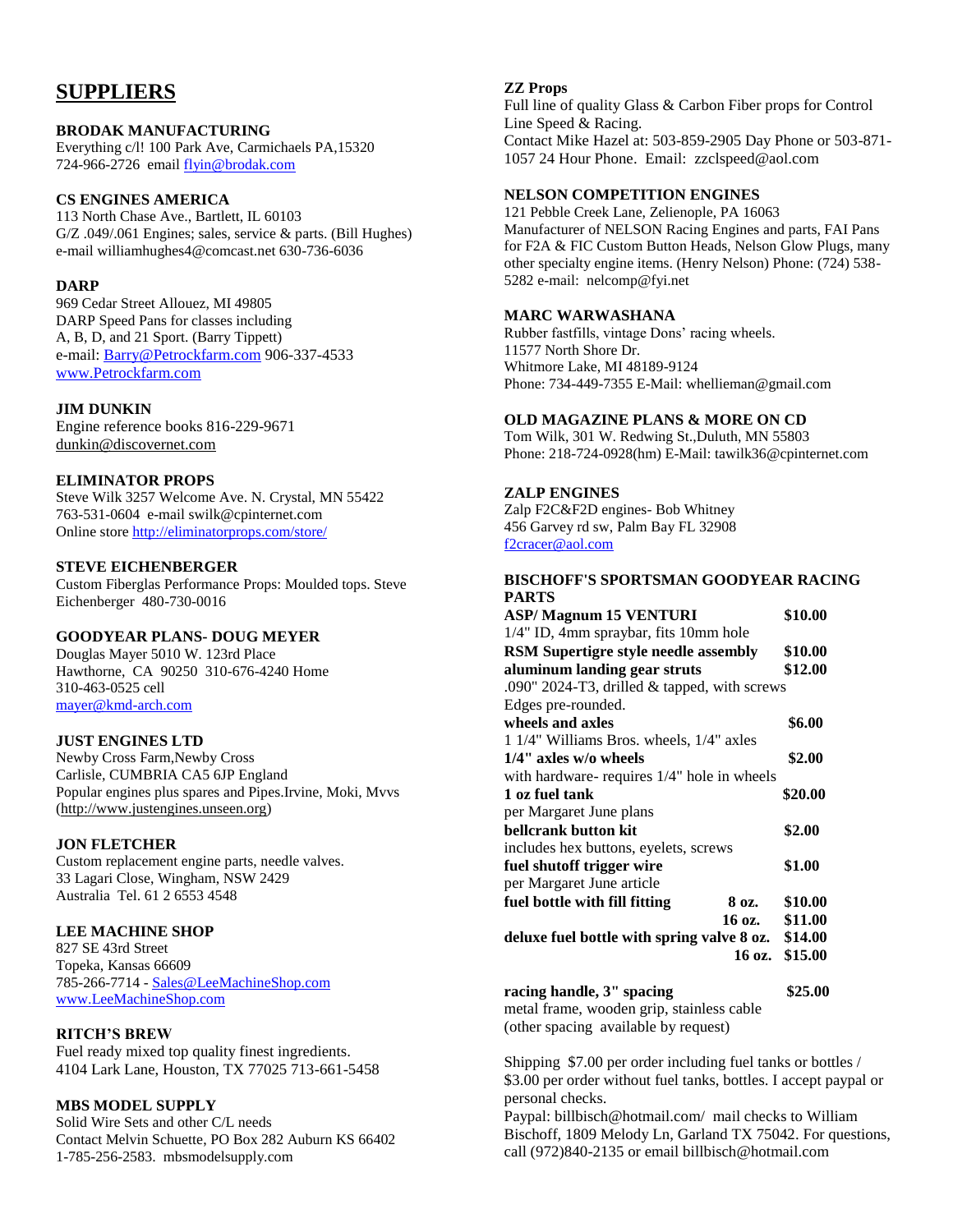## **DMAA Spring Warm-up**

## **Gene Hempel Memorial** April 28th, 29th & 30th 2017 **Control Line Racing & Speed Site: Samuell Hobby Park**

## Northwest Highway & Garland Rd. Dallas, Texas 75218

Class AA AMA Sanction #452 GPS 32.866867, -96.671400

Pilots Meeting at 9:30 AM Friday, Saturday & Sunday

## **Friday 04-28**

 $F2C$ Record Ratio Speed **NASS Sport Jet NASS Perky Speed** 

## Saturday 04-29

**Texas Quickie Rat Super Slow Rat** Sport Goodyear Record Ratio Speed NASS Sport Jet **NASS Perky Speed** 

## Sunday 04-30

**AMA** Goodyear **Class I Mouse** Goldberg **Record Ratio Speed NASS** Sport Jet **NASS Perky Speed** 

Speed events all three days. All events are (JSO). Helmets required for racing pit crews.

Entry Fee: \$15 first event, \$5 each additional event, \$25 maximum.

**Contest Director: Patrick Hempel** For additional info. **See DMAA Web Site** www.dmaa-1902.org

Sponsored by **Dallas Model Aircraft Association** Fuel and awards provided By NASS & DMAA AMA: License & Entry fee required

**Racing Event Director: Bill Lee** 





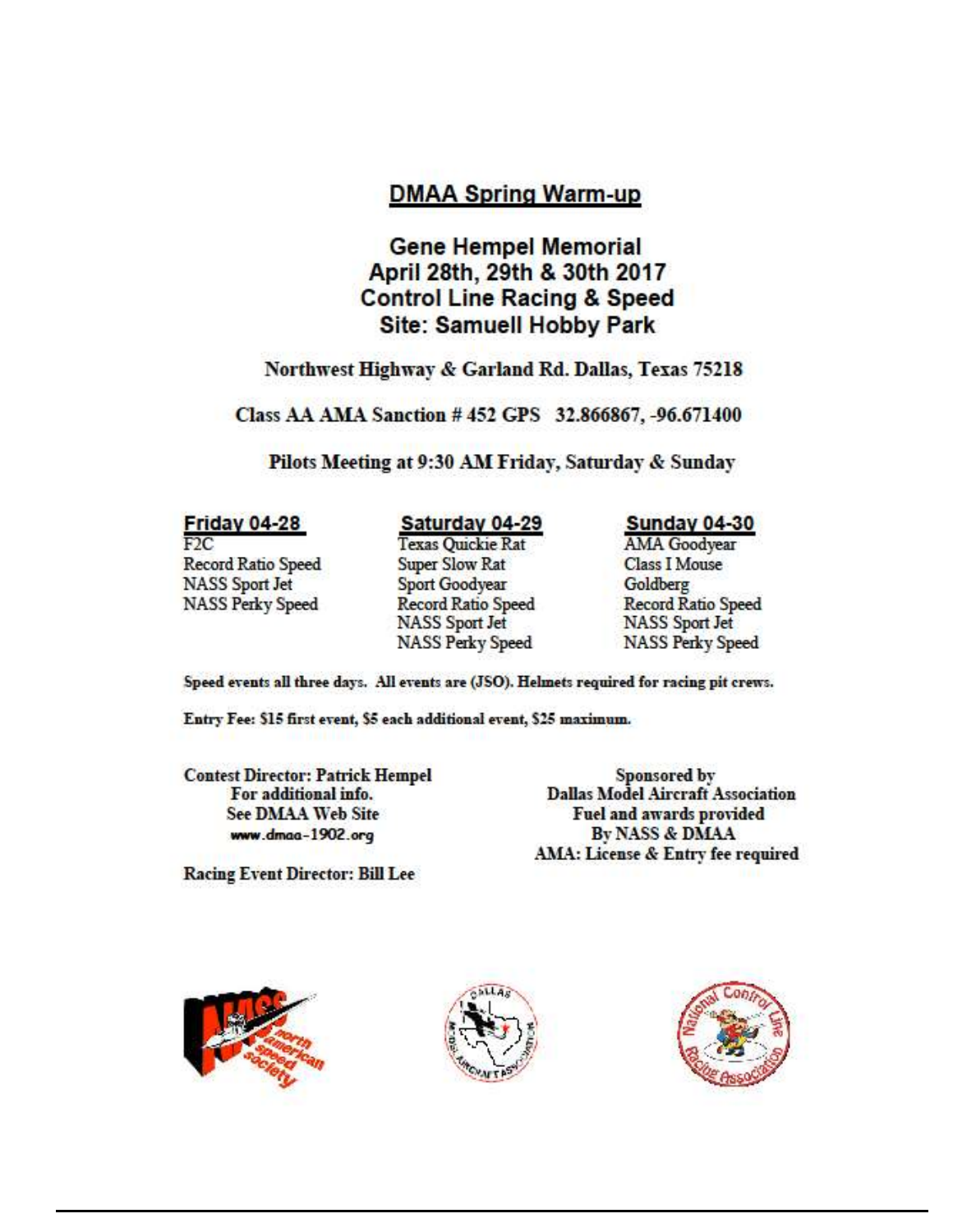Academy of Model Aeronautics

5161 East Memorial Drive Muncie, Indiana 47302 (765) 287-1256 – Voice (765) 289-4248 – Fax (765) 286-3303 -- Competitions Fax [www.modelaircraft.org](http://www.modelaircraft.org/) E-mail: cpierce@modelaircraft.org



March 20, 2017

Dear F2C Control Line Race Team Selection Members and Participants:

We are now accepting bids to host the 2017 F2C Control Line Race finals for the 2018 F2C World Championship Team. If you or anyone you know is interested in hosting the finals, please send a bid to my attention at 5161 E Memorial Drive, Muncie, IN 47302 by **April 17, 2017.** Announcement of the finals site will be announce no later than April1, 2015. The following are the guidelines for submitting a bid to host the finals.

- **Provide the location of the site**
- **Provide map of the site if available**
- **Provide information regarding the site such as type of field, asphalt, grass, facilities, camping facilities, size, etc.**
- **Provide information about the club wishing to host the finals**
- **Provide local information (local hotels, restaurants, airports etc.)**
- **Provide climate information for the area**
- **Provide desired dates for the event**
- **Provide suggested event fees**
- **Provide any frequency restrictions**
- List equipment in place to operate the event
- **List equipment needing to acquire to operate the event**
- **Provide contact information**
- **Provide name of contest director**
- **Provide staffing details**
- **Provide a budget for operation of event**

If you have any questions or concerns regarding this information, please feel free to contact me at (765) 287-1256 ext. 252 or my e-mail is [cpierce@modelaircraft.org.](mailto:cpierce@modelaircraft.org)

Sincerely,

Collins Purce

Colleen Pierce FAI Coordinator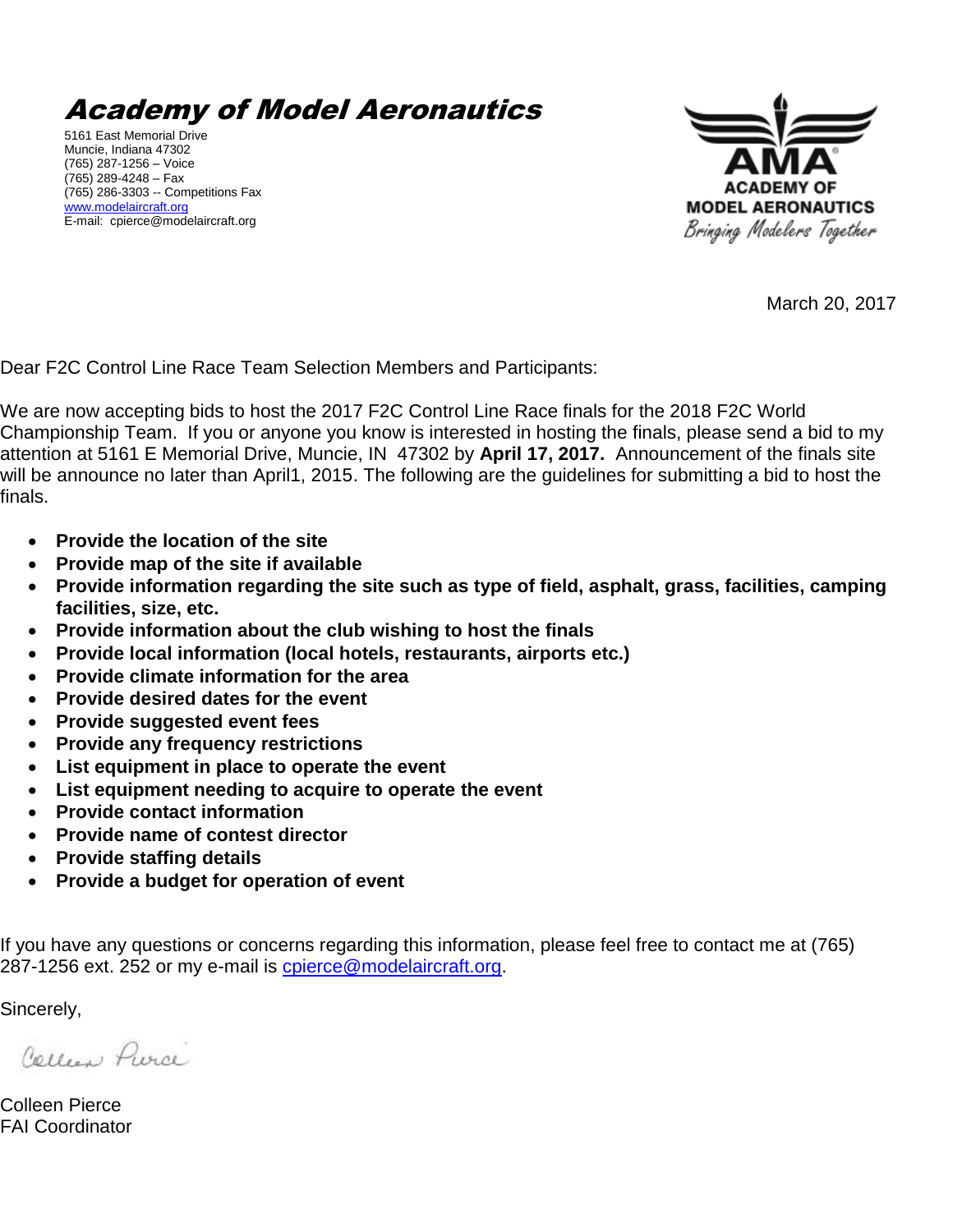# *2017 F2C Team Selection Contest (Team Trials) Muncie, IN July 22-23, 2017*

The following shall constitute an official bid to host the F2C Team Trials.

**Date of event:** July 22-23 2017

**Location;** AMA National Flying Site, Muncie, IN.

**Organizer:** Dave McDonald

**CD:** Dave McDonald

**Entry Fee:** \$125 per team. This is an increase of \$25 over historical entry fees the increase will be used to help fund workers for the event or to increase the available funds for the team.

**Jury:** Dave McDonald, John Ballard, TBD

**FAI Jurist:** Organizer will provide suggestions for the FAI EC appointment.

**General help (counters and timers):** We will be asking for volunteers from the racing community to assist in this endeavor, in addition the organizer will be asking the local CAP Cadet Squadron for volunteers, and if need be contestants not flying will be asked to assist.

**Pre-event meeting:** A meeting of contestant will be conducted on Friday evening prior to the event. Further information regarding location and time with TBA.

**Processing of Models:** Basic processing will be held the morning of the event on site. The Jury reserves the right to do a full processing of any model during the event if circumstances warrant. The Jury also will reserve the right to do a complete processing after the finals of the top five (5) finishers.

**Races:** Races will be held according to the FAI Rules that will be in effect for the World Champs for which this team is being selected.

**Accommodations:** See the AMA www site for a list of hotels in the area.

**Map:** See the AMA www site for a site map

**General comments:** The event is at the conclusion of the AMA Nat's, thus the site will be race ready with equipment. Participants will have Friday as a practice day, as well as be able to utilize the site each day at the conclusion of the Nat's activities or during the day if there is availability with the understanding that during the Nat's completion and during the day Nat's racing participants will have priority on the practice circle.

I am also asking the AMA to waive the Sanction Fee, as this fee will simply be taken from the budget to offset the charge to the Organizer.

Any questions should be directed to the CD at his e-mail address

Regards,

Dave McDonald DSMGolf62@comcast.net